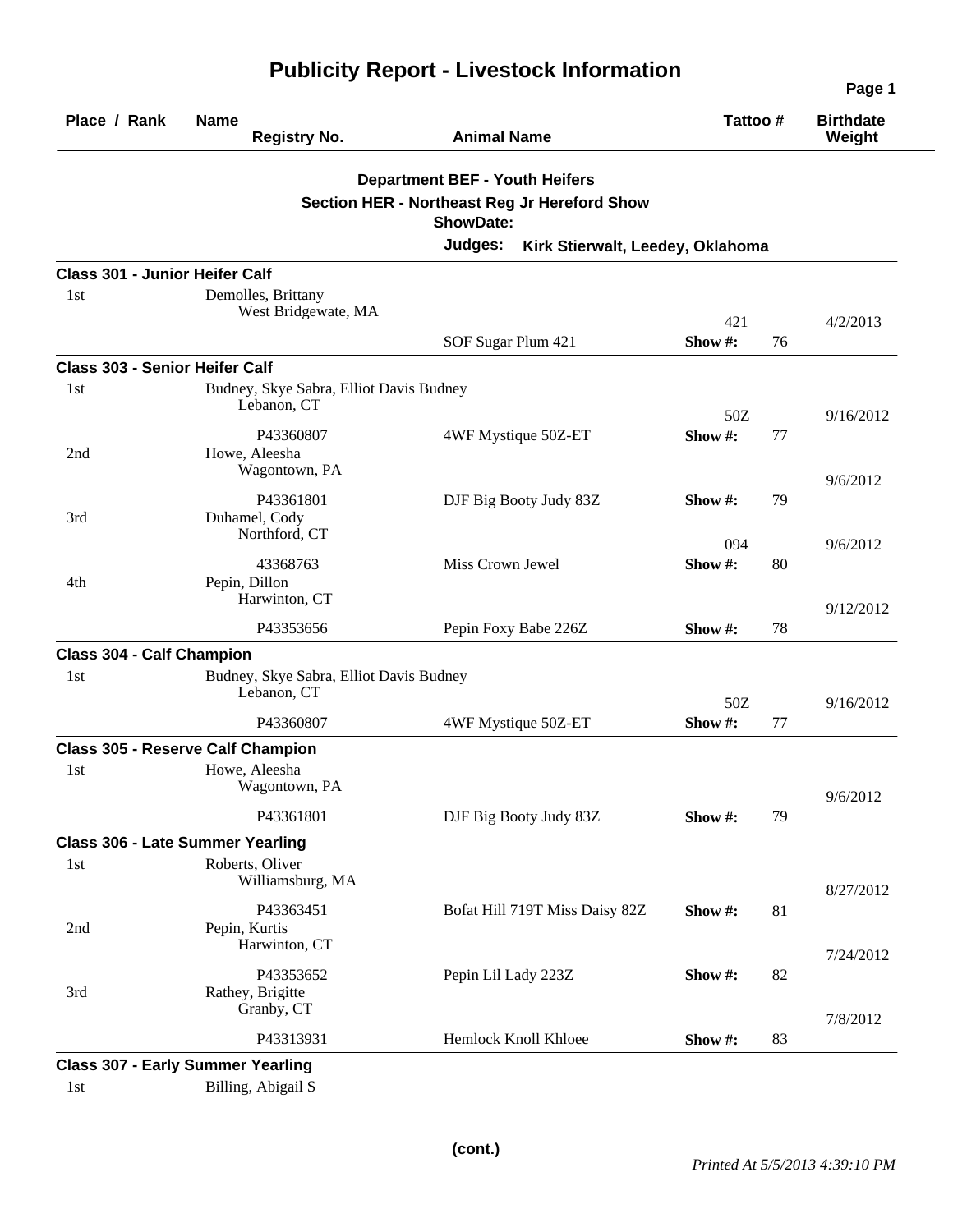| Place / Rank | <b>Name</b><br><b>Registry No.</b>                   | <b>Animal Name</b>             | Tattoo#        |     | <b>Birthdate</b><br>Weight |
|--------------|------------------------------------------------------|--------------------------------|----------------|-----|----------------------------|
|              | <b>Class 307 - Early Summer Yearling</b>             | Group - - (cont.)              |                |     |                            |
|              | Greendell, NJ                                        |                                | 76Z            |     | 5/16/2012                  |
| 2nd          | P43280806<br>McIntyre, Rachel<br>North Brookfiel, MA | GP Bailey Opal 76Z-ET          | Show #:        | 88  |                            |
|              |                                                      |                                |                |     | 5/1/2012                   |
| 3rd          | P43350119<br>Forrest, Macalie<br>Pepperell, MA       | Sky 3T Katniss 501Z            | Show #:        | 86  | 6/8/2012                   |
|              | P43313963                                            | LF 506X Lucky Charm 608z       | Show #:        | 100 |                            |
|              | <b>Class 308 - Summer Champion</b>                   |                                |                |     |                            |
| 1st          | Roberts, Oliver<br>Williamsburg, MA                  |                                |                |     | 8/27/2012                  |
|              | P43363451                                            | Bofat Hill 719T Miss Daisy 82Z | Show #:        | 81  |                            |
|              | <b>Class 310 - Late Spring Yearling</b>              |                                |                |     |                            |
| 1st          | Smith, Jessica<br>Troy, ME                           |                                |                |     | 4/2/2012                   |
| 2nd          | 43316811<br>Sargood, Rachel<br>Hoosick Falls, NY     | OHF 501 Crystal-ET             | Show #:        | 89  |                            |
| 3rd          | P43302248<br>Billing, Hanna N                        | SCF Jasmine 123                | Show #:        | 90  | 4/15/2012                  |
|              | Greendell, NJ                                        |                                | 73Z            |     | 4/6/2012                   |
|              | P43267993                                            | GP Sierra Time R1 73Z          | Show#:         | 91  |                            |
|              | <b>Class 311 - Early Spring Yearling</b>             |                                |                |     |                            |
| 1st          | Claire, PJ<br>Hiram, ME                              |                                | 709            |     | 3/23/2012                  |
| 2nd          | p43330115<br>Powers, Matt                            | OHF 743 Diva                   | Show #:        | 802 |                            |
|              | Butler, PA                                           |                                |                |     | 3/15/2012                  |
| 3rd          | P43277717<br>Fredrickson, Anna<br>Wolfboro, NH       | DJF P75 1009 Zippora 55Z-ET    | Show #:        | 94  |                            |
| 4th          | P43277172<br>Bentley, Brianna<br>Argyle, NY          | <b>THF Wobbles</b>             | Show #:        | 95  | 3/14/2012                  |
|              |                                                      |                                |                |     | 3/26/2012                  |
| 5th          | P43290650<br>Billing, Brooke E<br>Greendell, NJ      | <b>DHF</b> Whitney             | Show #:        | 92  |                            |
| 6th          | P43267990<br>Fredrickson, Erik<br>Wolfeboro, NH      | GP Ms Advantage 0058 69Z       | 69Z<br>Show #: | 99  | 3/2/2012                   |
| 7th          | P43277168<br>Pepin, Tristan                          | THF Julie Had Enuff 3Z         | Show #:        | 96  | 3/7/2012                   |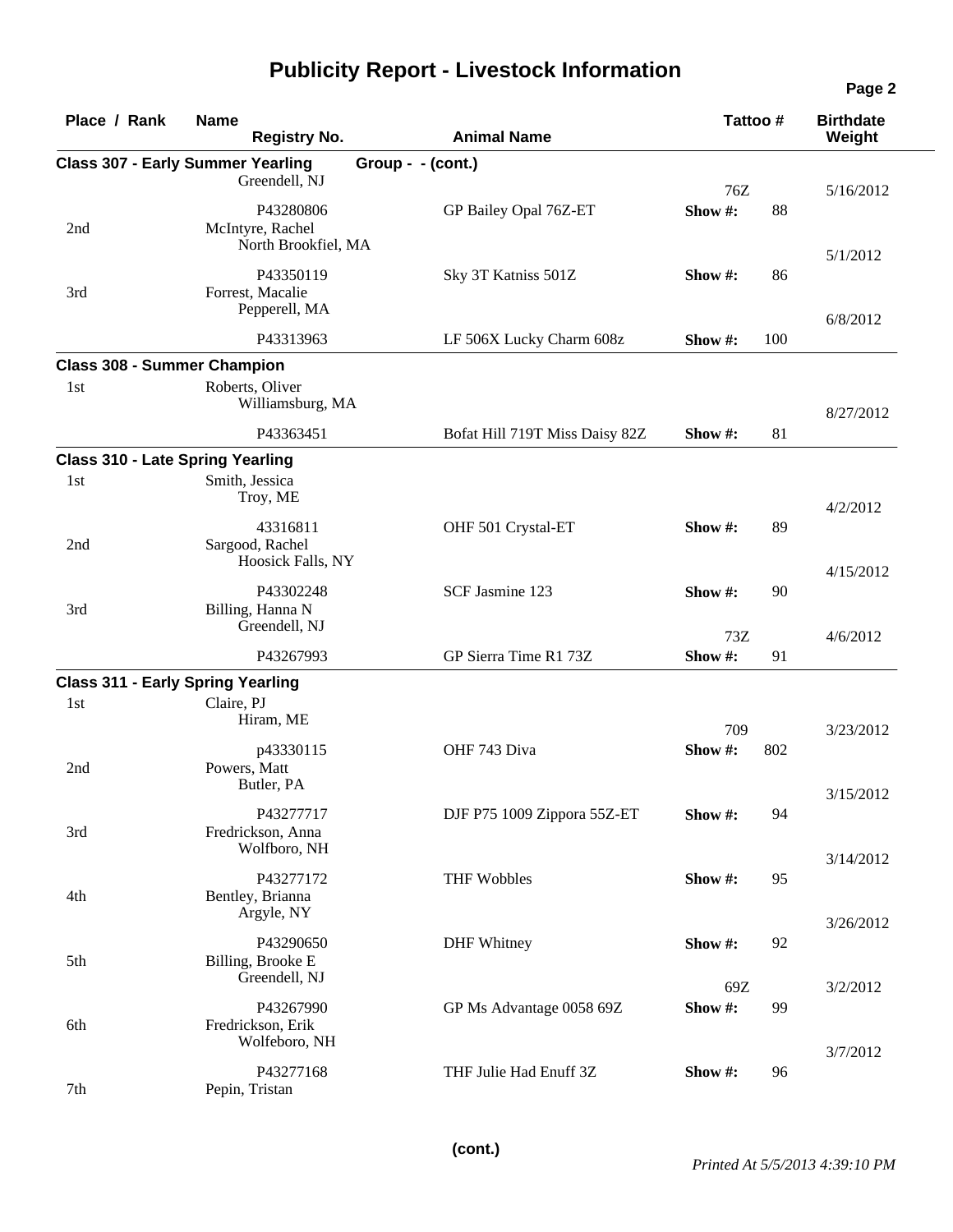| Place / Rank                            | <b>Name</b><br><b>Animal Name</b><br><b>Registry No.</b> |                                | Tattoo#     |     | <b>Birthdate</b><br>Weight |  |
|-----------------------------------------|----------------------------------------------------------|--------------------------------|-------------|-----|----------------------------|--|
|                                         | <b>Class 311 - Early Spring Yearling</b>                 | Group - - (cont.)              |             |     |                            |  |
|                                         | Harwinton, CT                                            |                                |             |     | 3/6/2012                   |  |
|                                         | P43269241                                                | Pepin Sunny 212Z               | Show $#$ :  | 97  |                            |  |
| 8th                                     | Smith, Jefferson                                         |                                |             |     |                            |  |
|                                         | Willington, CT                                           |                                |             |     | 3/18/2012                  |  |
|                                         | P43357594                                                | Avery Energizer 24A            | Show #:     | 93  |                            |  |
| <b>Class 312 - Spring Champion</b>      |                                                          |                                |             |     |                            |  |
| 1st                                     | Smith, Jessica                                           |                                |             |     |                            |  |
|                                         | Troy, ME                                                 |                                |             |     | 4/2/2012                   |  |
|                                         | 43316811                                                 | OHF 501 Crystal-ET             | Show #:     | 89  |                            |  |
|                                         | <b>Class 313 - Reserve Spring Champion</b>               |                                |             |     |                            |  |
| 1st                                     | Sargood, Rachel                                          |                                |             |     |                            |  |
|                                         | Hoosick Falls, NY                                        |                                |             |     | 4/15/2012                  |  |
|                                         | P43302248                                                | SCF Jasmine 123                | Show #:     | 90  |                            |  |
| <b>Class 314 - Late Junior Yearling</b> |                                                          |                                |             |     |                            |  |
| 1st                                     | Howe, Ethan                                              |                                |             |     |                            |  |
|                                         | Wagontown, PA                                            |                                |             |     | 2/1/2012                   |  |
|                                         | P43272854                                                | DJF R07 144U Zafara 23Z        | Show $\#$ : | 107 |                            |  |
| 2nd                                     | Howe, Andre                                              |                                |             |     |                            |  |
|                                         | Wagontown, PA                                            |                                |             |     | 2/17/2012                  |  |
|                                         | P43264040                                                | DJF Star Simply Amazin 160Z-ET | Show $#$ :  | 104 |                            |  |
| 3rd                                     | Powers, Logan J                                          |                                |             |     |                            |  |
|                                         | Hoosick Falls, NY                                        |                                |             |     | 2/17/2012                  |  |
|                                         | P43302576                                                | <b>EJP</b> Majestic            | Show#:      | 102 |                            |  |
| 4th                                     | Budney, Skye Sabra, Elliot Davis Budney                  |                                |             |     |                            |  |
|                                         | Lebanon, CT                                              |                                | 4Z          |     | 2/5/2012                   |  |
|                                         | 43271222                                                 | 4WF Tymeless 4Z-ET             | Show#:      | 105 |                            |  |
| 5th                                     | Budney, Elliot Davis, Skye Sabra Budney                  |                                |             |     |                            |  |
|                                         | Lebanon, CT                                              |                                | 13Z         |     | 2/17/2012                  |  |
|                                         | P43315402                                                | 4WF Superstition 13Z           | Show#:      | 103 |                            |  |
| 6th                                     | McIntyre, Rachel                                         |                                |             |     |                            |  |
|                                         | North Brookfiel, MA                                      |                                |             |     | 2/2/2012                   |  |
|                                         | P43262694                                                | MCF Danielle 202Z 202W 24U     | Show #:     | 106 |                            |  |
|                                         | <b>Class 315 - Early Junior Yearling</b>                 |                                |             |     |                            |  |
| 1st                                     | Diehl, Kelsey                                            |                                |             |     |                            |  |
|                                         | Fairfield, PA                                            |                                | 15Z         |     | 1/6/2012                   |  |
|                                         | P43341564                                                | Bye-Vista About Time 15Z       | Show #:     | 101 |                            |  |
| 2nd                                     | Pepin, Kurtis                                            |                                |             |     |                            |  |
|                                         | Harwinton, CT                                            |                                |             |     | 1/1/2012                   |  |
|                                         | P43269218                                                | Pepin Eve 201Z                 | Show #:     | 112 |                            |  |
| 3rd                                     | Powers, Connor M                                         |                                |             |     |                            |  |
|                                         | Hoosick Falls, NY                                        |                                |             |     | 1/22/2012                  |  |
|                                         | P43291257                                                | BR Patience 122Z               | Show #:     | 109 |                            |  |
| 4th                                     | Sargood, Michael                                         |                                |             |     |                            |  |
|                                         |                                                          |                                |             |     |                            |  |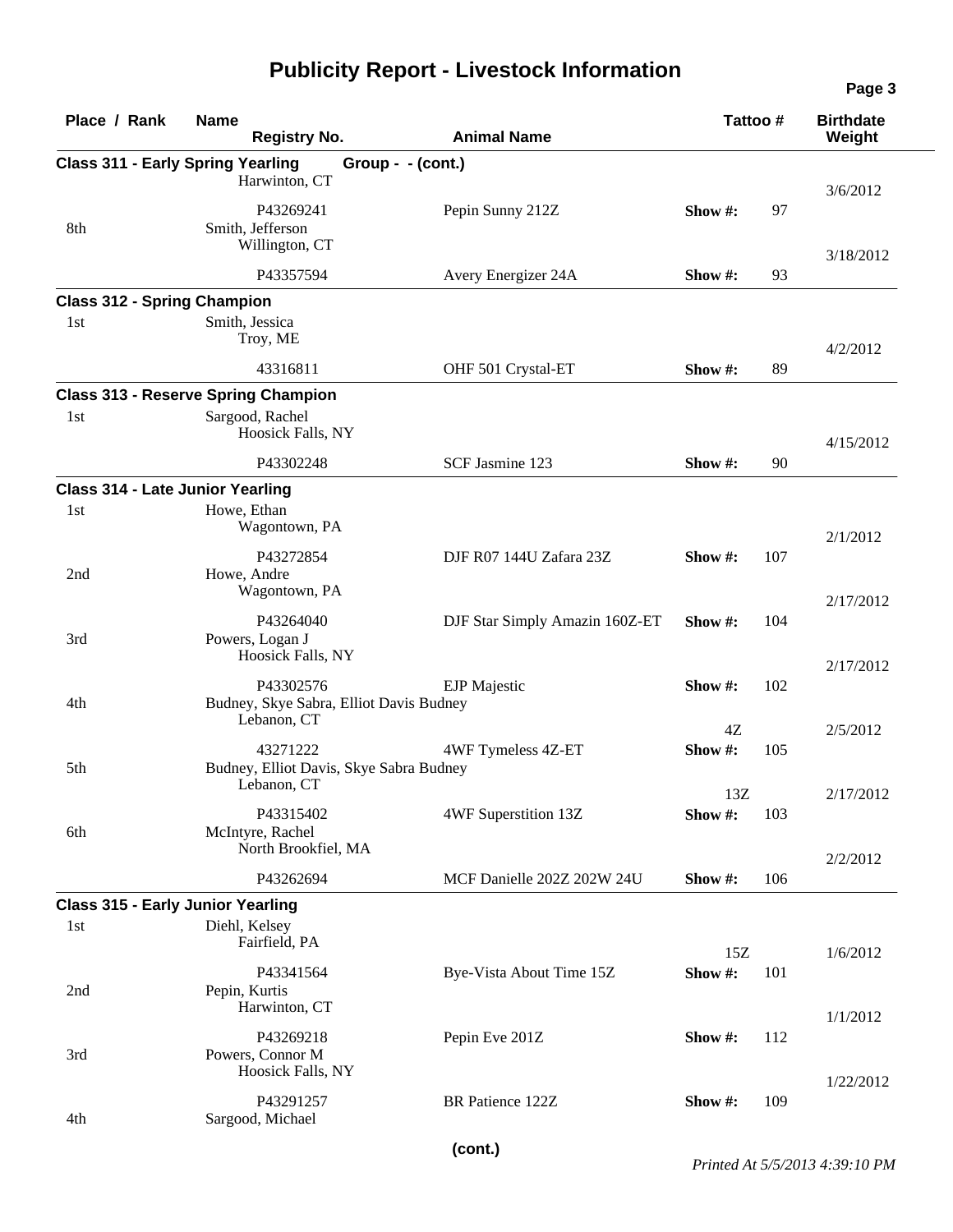| Place / Rank                             | <b>Name</b><br><b>Registry No.</b>                | <b>Animal Name</b>           | Tattoo# |     | <b>Birthdate</b><br>Weight |  |
|------------------------------------------|---------------------------------------------------|------------------------------|---------|-----|----------------------------|--|
| <b>Class 315 - Early Junior Yearling</b> |                                                   | Group - - (cont.)            |         |     |                            |  |
|                                          | Hoosick Falls, NY                                 |                              |         |     | 1/30/2012                  |  |
|                                          | P43291690                                         | SCF Vanessa 122              | Show #: | 108 |                            |  |
| 5th                                      | Stahoski, AJ                                      |                              |         |     |                            |  |
|                                          | Hillsborough, NJ                                  |                              | 121Y    |     | 1/12/2012                  |  |
|                                          | P43246161                                         | Sky 901W Starlight 121Y      | Show#:  | 111 |                            |  |
| 6th                                      | Duddy, Patrick                                    |                              |         |     |                            |  |
|                                          | Montague, NJ                                      |                              |         |     | 1/20/2012                  |  |
|                                          | P43263264                                         | DD S109 69X Daisy            | Show #: | 110 |                            |  |
| <b>Class 316 - Senior Yearling</b>       |                                                   |                              |         |     |                            |  |
| 1st                                      | Pepin, Dillon                                     |                              |         |     |                            |  |
|                                          | Harwinton, CT                                     |                              |         |     | 9/25/2011                  |  |
|                                          | P43260434                                         | Star Designer Label 516Y     | Show #: | 113 |                            |  |
| 2nd                                      | Duhamel, Cody<br>Northford, CT                    |                              |         |     |                            |  |
|                                          |                                                   |                              | 911     |     | 9/10/2011                  |  |
|                                          | 43269023                                          | DM Miss She's No Angel       | Show #: | 84  |                            |  |
| <b>Class 317 - Senior Champion</b>       |                                                   |                              |         |     |                            |  |
| 1st                                      | Diehl, Kelsey                                     |                              |         |     |                            |  |
|                                          | Fairfield, PA                                     |                              | 15Z     |     | 1/6/2012                   |  |
|                                          | P43341564                                         | Bye-Vista About Time 15Z     | Show#:  | 101 |                            |  |
|                                          | <b>Class 318 - Reserve Senior Champion</b>        |                              |         |     |                            |  |
| 1st                                      | Howe, Ethan                                       |                              |         |     |                            |  |
|                                          | Wagontown, PA                                     |                              |         |     | 2/1/2012                   |  |
|                                          | P43272854                                         | DJF R07 144U Zafara 23Z      | Show #: | 107 |                            |  |
| <b>Class 319 - Grand Champion</b>        |                                                   |                              |         |     |                            |  |
| 1st                                      | Diehl, Kelsey                                     |                              |         |     |                            |  |
|                                          | Fairfield, PA                                     |                              | 15Z     |     | 1/6/2012                   |  |
|                                          | P43341564                                         | Bye-Vista About Time 15Z     | Show#:  | 101 |                            |  |
|                                          | <b>Class 320 - Reserve Grand Champion</b>         |                              |         |     |                            |  |
| 1st                                      | Budney, Skye Sabra, Elliot Davis Budney           |                              |         |     |                            |  |
|                                          | Lebanon, CT                                       |                              | 50Z     |     | 9/16/2012                  |  |
|                                          | P43360807                                         | 4WF Mystique 50Z-ET          | Show #: | 77  |                            |  |
|                                          | Class 321 - Bred & Owned Bull Calf                |                              |         |     |                            |  |
| 1st                                      | Roberts, Harrison                                 |                              |         |     |                            |  |
|                                          | Williamsburg, MA                                  |                              |         |     | 12/8/2012                  |  |
|                                          | P4336084                                          | Bofat Hill 719T Kringle 121Z | Show#:  | 115 |                            |  |
| 2nd                                      | McIntyre, Rachel                                  |                              |         |     |                            |  |
|                                          | North Brookfiel, MA                               |                              |         |     | 1/30/2013                  |  |
|                                          |                                                   | MCF Juno 130Z 123Y 4037      | Show #: | 114 |                            |  |
|                                          | <b>Class 322 - Bred &amp; Owned Yearling Bull</b> |                              |         |     |                            |  |
| 1st                                      | Howe, Austin                                      |                              |         |     |                            |  |